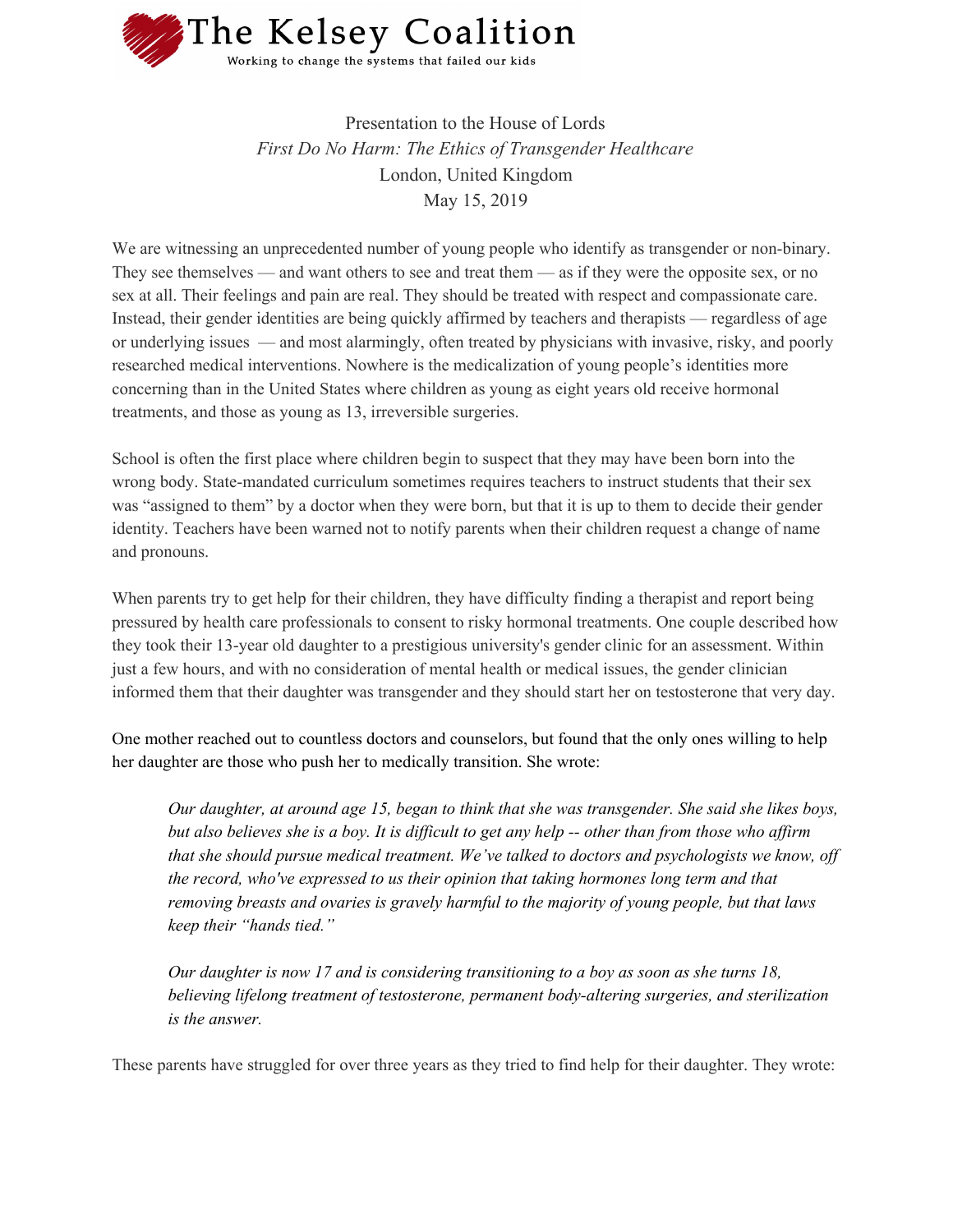When our daughter expressed the desire to be male three years ago at the age 12, we allowed her *to choose an androgynous name, cut her hair short, and bought new clothing because we wanted* to support her during a difficult time. We thought it would be a short-lived phase. We wanted to *explore where these feelings were coming from, but everyone we consulted pushed unquestioning af irmation.*

*She spoke with her teachers about being transgender and changing her name. They concluded she should come out to classmates to explain what being transgender is. We were not informed.*

*Instead of encouraging our daughter to love herself as she is, her school and therapist encouraged her to socially transition to a male, which is far more challenging for a child to reverse than anyone can comprehend.*

*When we told our daughter's therapist that we were not comfortable using a new masculine name, she said we were doing irreparable damage to our child.*

She wears a binder to flatten her breasts all of the time. It seems to have made her more insecure *about her body. We are concerned about the ef ects of constant binding that includes decreased lung capacity and back pain.*

*We constantly search for support to help our child, but we do not believe that hormone treatment and surgeries will improve her quality of life.*

*Looking back, we see how online influences, the school counselor, and therapist all encouraged* our daughter to move away from the support and love of her family. She was being told that we *didn't understand or care. Nothing could have been further from the truth.*

This letter is from a mother whose concerns were dismissed, and whose daughter was harmed, by the therapist she trusted to help.

*During the confusing and emotional stage of puberty, my daughter thought she was a boy. I took her to a gender therapist and was shocked to learn there was no test, no diagnosis, no criteria beyond a child's feelings during puberty to verify whether or not her self-diagnosis was accurate. When I questioned this, the therapist dismissed me as a transphobic parent.*

*I felt completely discriminated against and stereotyped as a typical mother who had a problem accepting a trans child. It was a horrible experience I will never forget.*

*Even worse is that there are no guarantees that underlying causes for the dysphoria are explored, like my daughter's deep grief from suddenly losing her father in an accident.*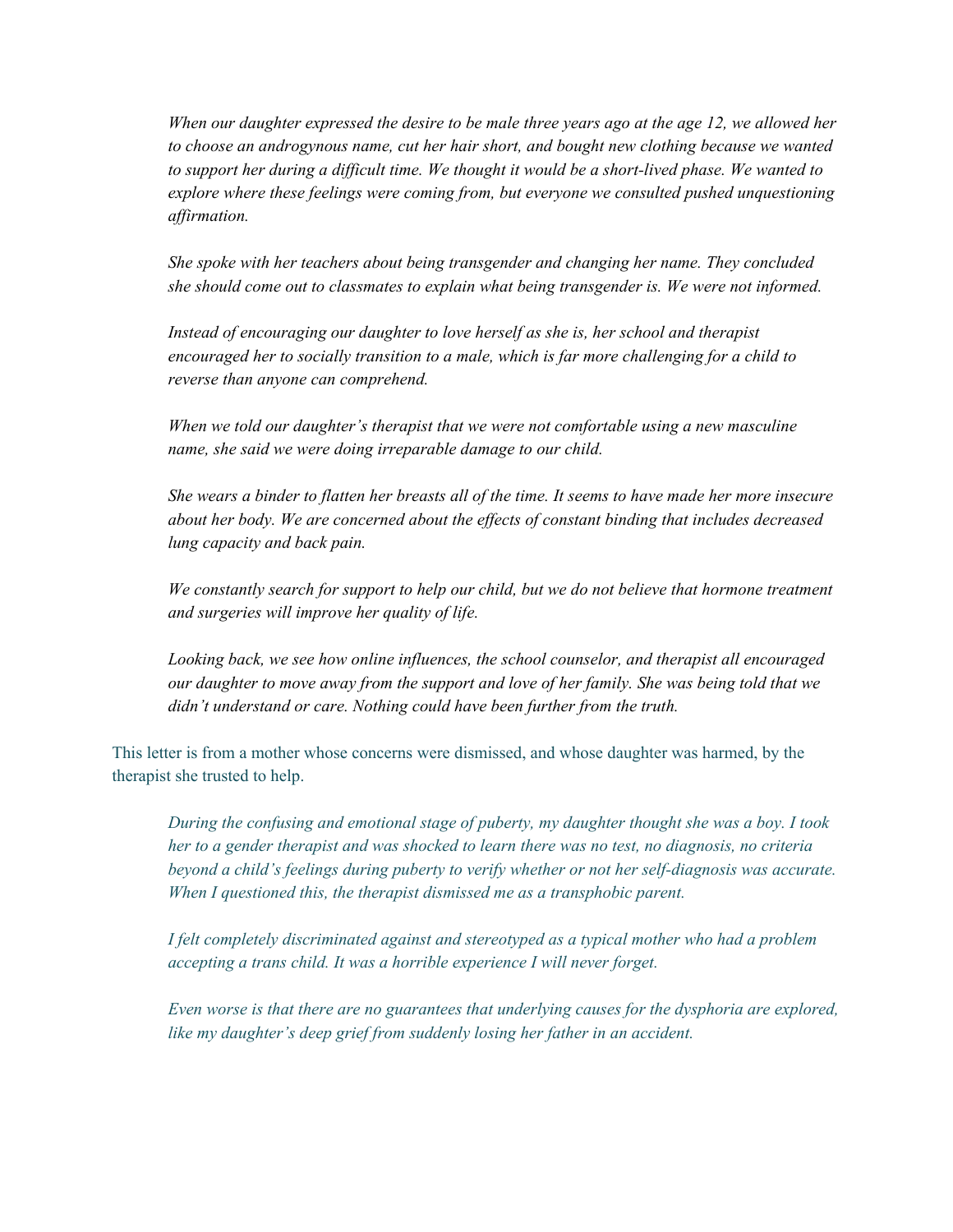*Instead, the therapist ushered my daughter into his youth trans support group and recommended a colleague, a doctor, who put her on puberty blockers on the first visit...and testosterone on the third visit.*

Parents of young adults are also concerned. Their children are arguably even more vulnerable to unscrupulous practitioners, and can be just as susceptible to outside influences as when they were young. Many young people first declare that they are transgender soon after beginning university where hormones can easily be obtained from informed-consent clinics. Medical history and mental health assessments are not required. Hormone and surgical treatments are often covered under the university health plan. Parents are blindsided, shocked, and utterly helpless as their young adult children are quickly medicalized. These are excerpts from a few of their testimonials:

*My daughter transitioned at age 18 as a college freshman. Her university directs students who identify as transgender to an informed consent clinic. At the second visit, she received a prescription for testosterone.*

*---*

*---*

*---*

*---*

*Soon after my 20-year old son made the shocking announcement that he was transgender, I made an appointment to see the college campus therapist. I asked her to look into other mental health issues. She said no. She wasn't required to do so.*

*I asked her to help my son feel comfortable in his body to avoid life-long medication and surgeries. She said she couldn't do that either — that was considered conversion therapy and that was illegal in New Jersey.*

*Soon after settling into her dorm room to begin her sophomore year, my daughter called to inform me she is "transgender." She had already been taking testosterone. She subsequently gave up her dreams of a college education, severed ties with her family and within a few months was seen for a consult for a double mastectomy.*

*Instead of recommending therapy for my son, a young man who has not only experienced extreme grief and trauma throughout his short life, but has terminal cancer, the university clinic directed him to begin feminizing hormone treatments. Aside from whether or not my son is transgender, these hormones would certainly hasten his demise. I knew very little about the transgender issue* until a few weeks ago, and what I have learned has shocked me. I have learned that there is no *real research to support putting a young man like my son on hormones, that there is no consideration for his health risks, and that there's no protocol to diagnosis this, and no attention paid to the underlying issues like trauma. The doctors are treating these young people with hormones, even kids like mine with terminal cancer.*